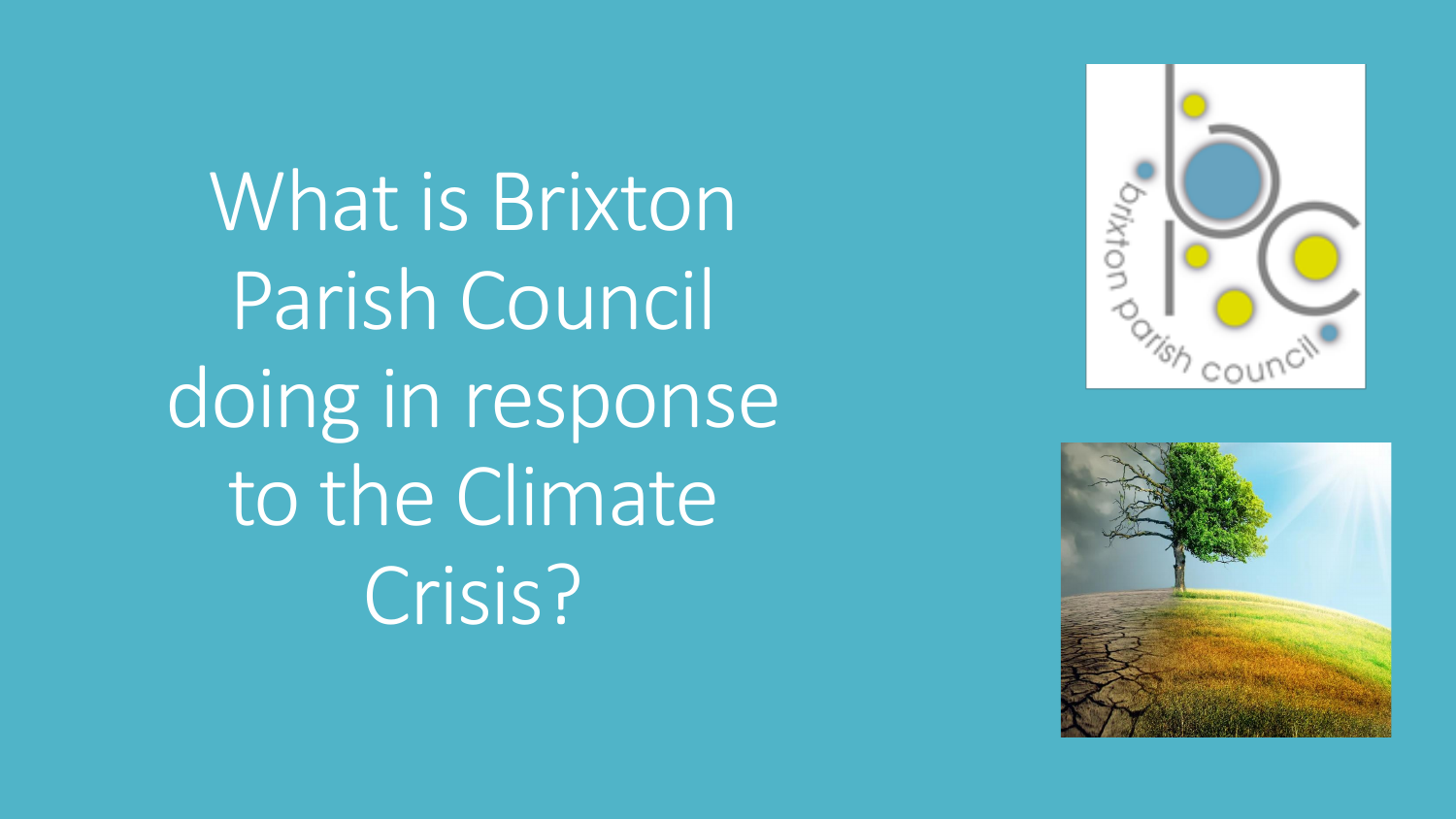Adopted an Environmental Policy which is reviewed and updated at last annually.



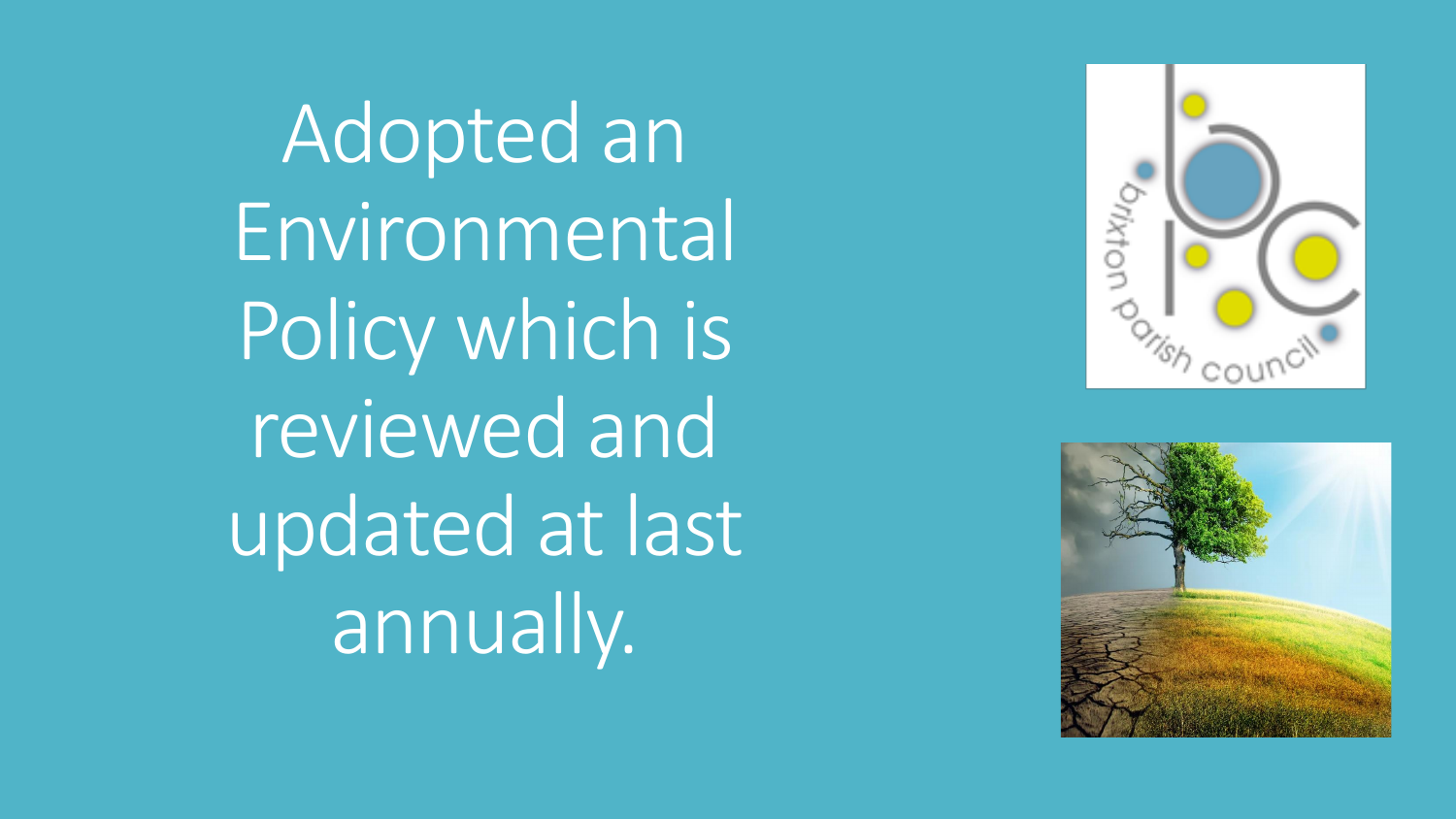## Key points

- -to reduce the carbon foot print
- -minimise pollution
- -support community buildings being energy efficient
- -identify environmental building concerns
- encourage pollinating insects
- protect existing hedgerows and woodlands
- -improve the environment for the heath and well being of parishioners



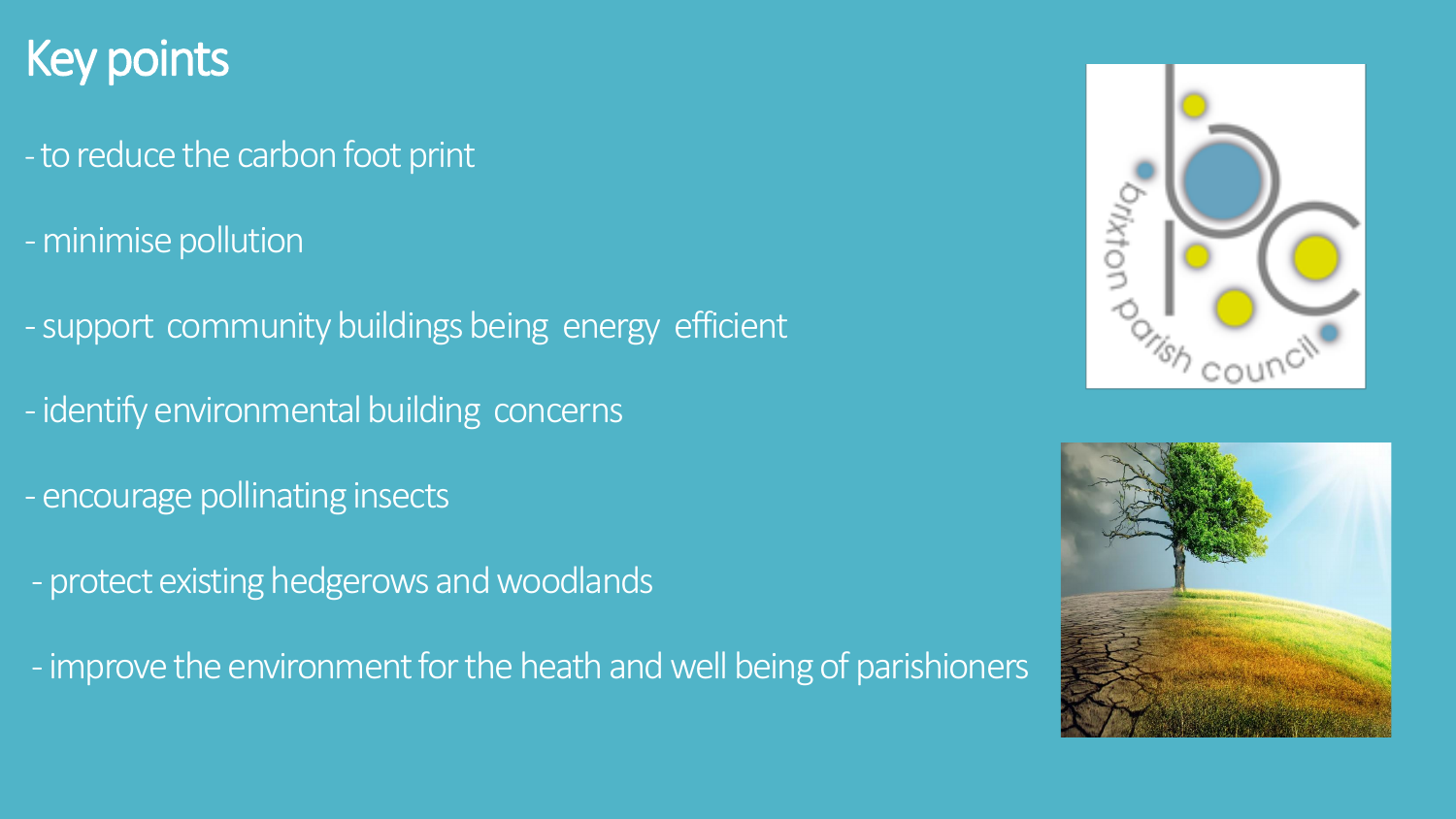Building an action plan to implement the policy with your help and the help of the community



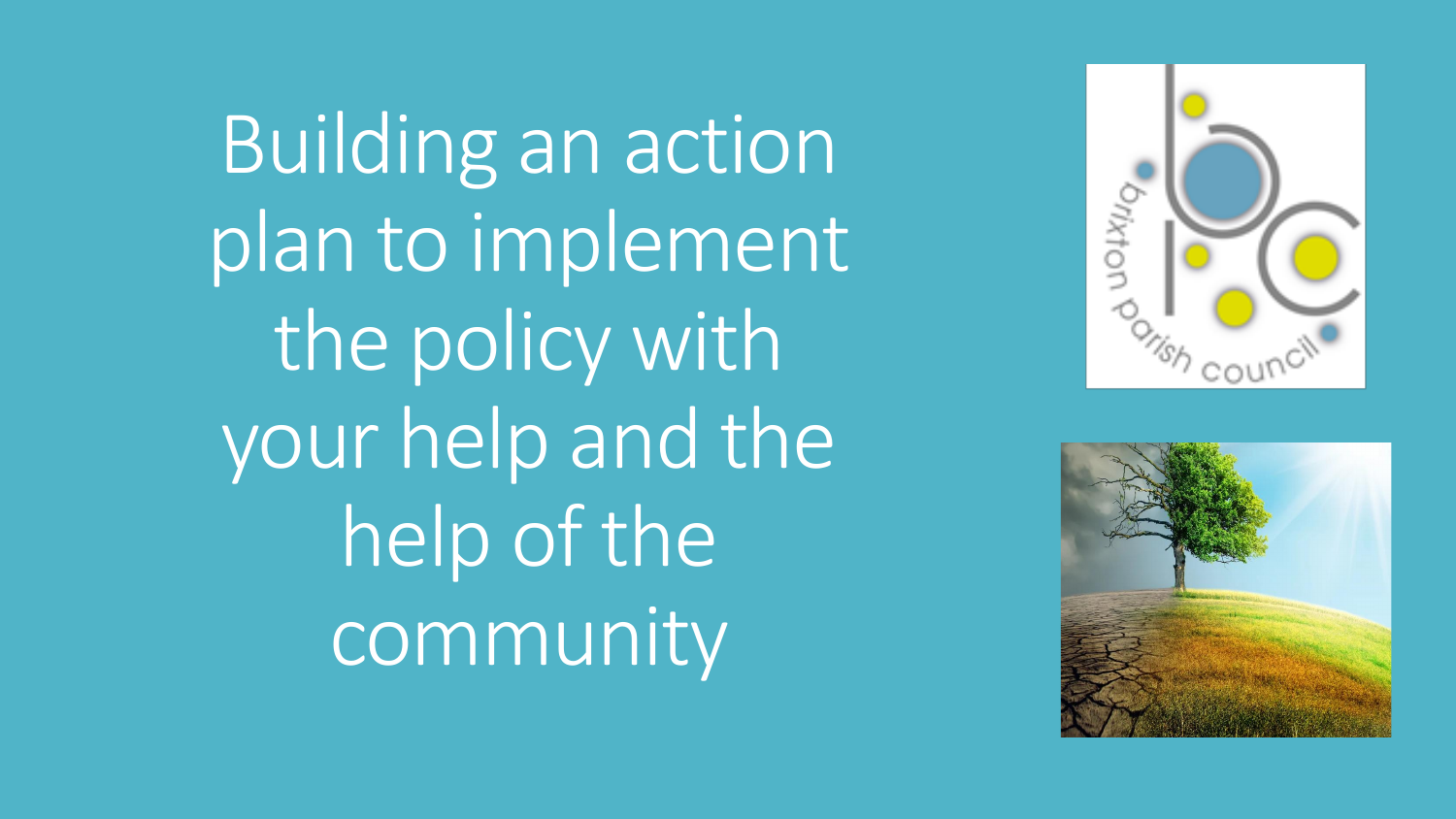## What are we doing now?

- Brixton Community Composting
- Signed up to Devon's Climate Declaration 25th September 2019 for the Climate Declaration
- Signed up to become a Surfers against Sewage 'plastic free' community as part of Plastic Free Coastlines
- Joined The Yealm Climate Emergency and Environment Action Network
- Set up the River Yealm Water Quality Group to address the discharge of raw sewage into the Yealm.



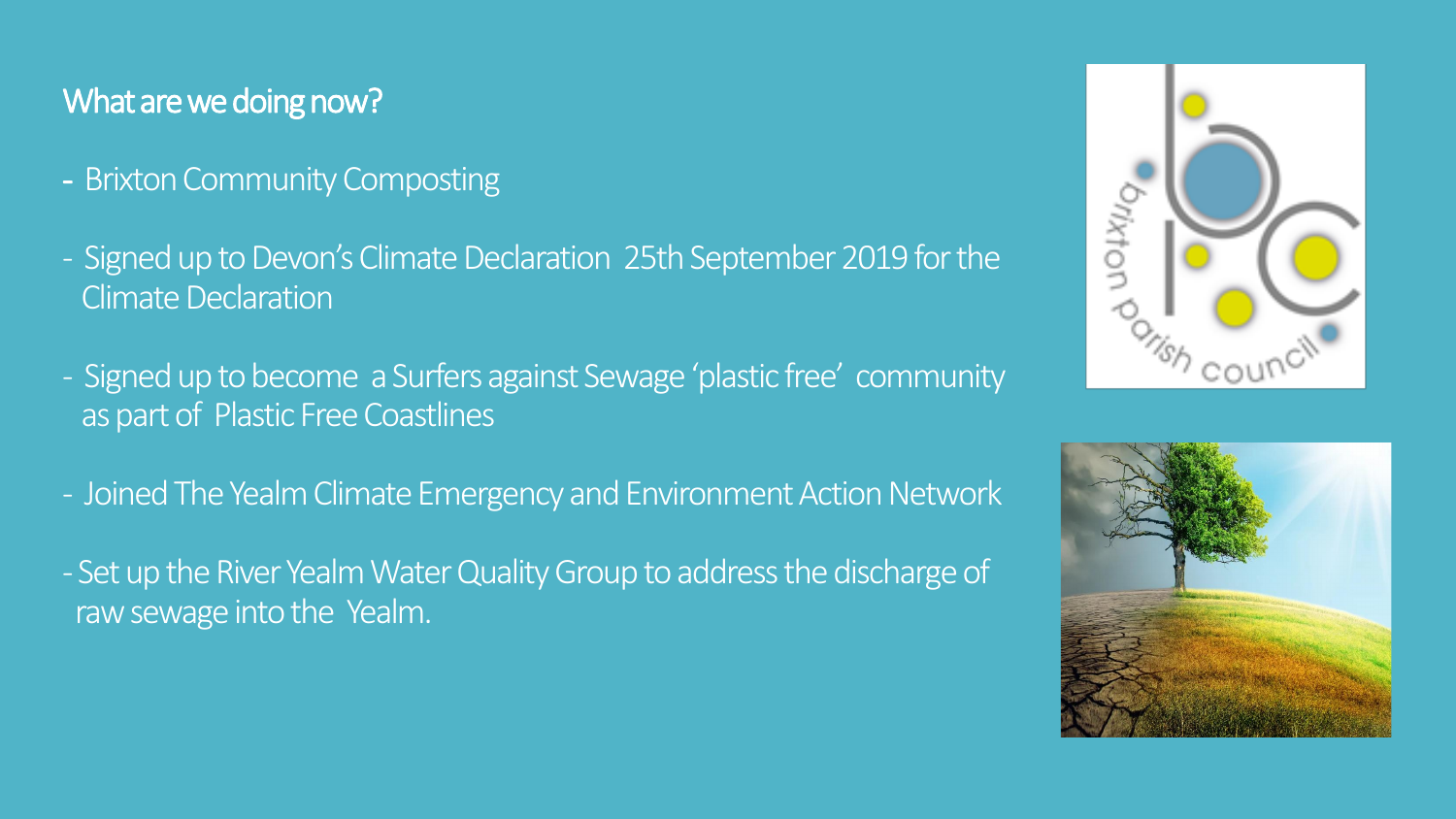## What are we doing now? (cont)

- Represented on River Yealm Estuary to Moor (YEM) Wildlife Corridor led by YCE.
- Monitoring the PROW's
- -Bee Friendly Planting
- Constantly improving our environment street sweeping
- Protecting environmentally sensitive land purchase of land the Old Mill at **Cofflete**
- Considering aspects of climate change for all planning applications e.g. rain water collection, heat sources, readable energy etc



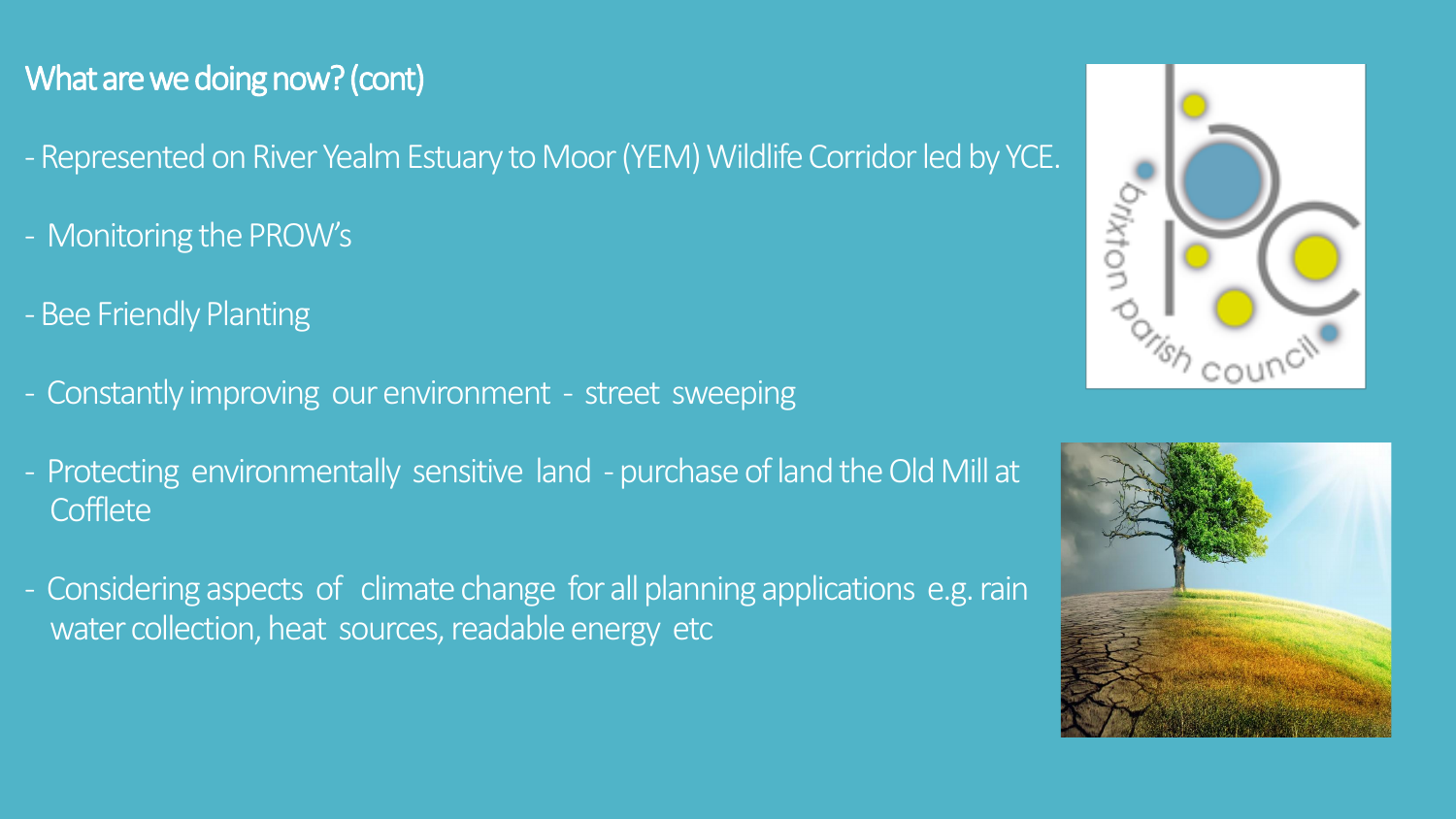## What needs to happen now?

What are your ideas to support this work or to bring new ideas into our community?

What can we all do in our homes and gardens and for our community?

… small changes can have big impacts